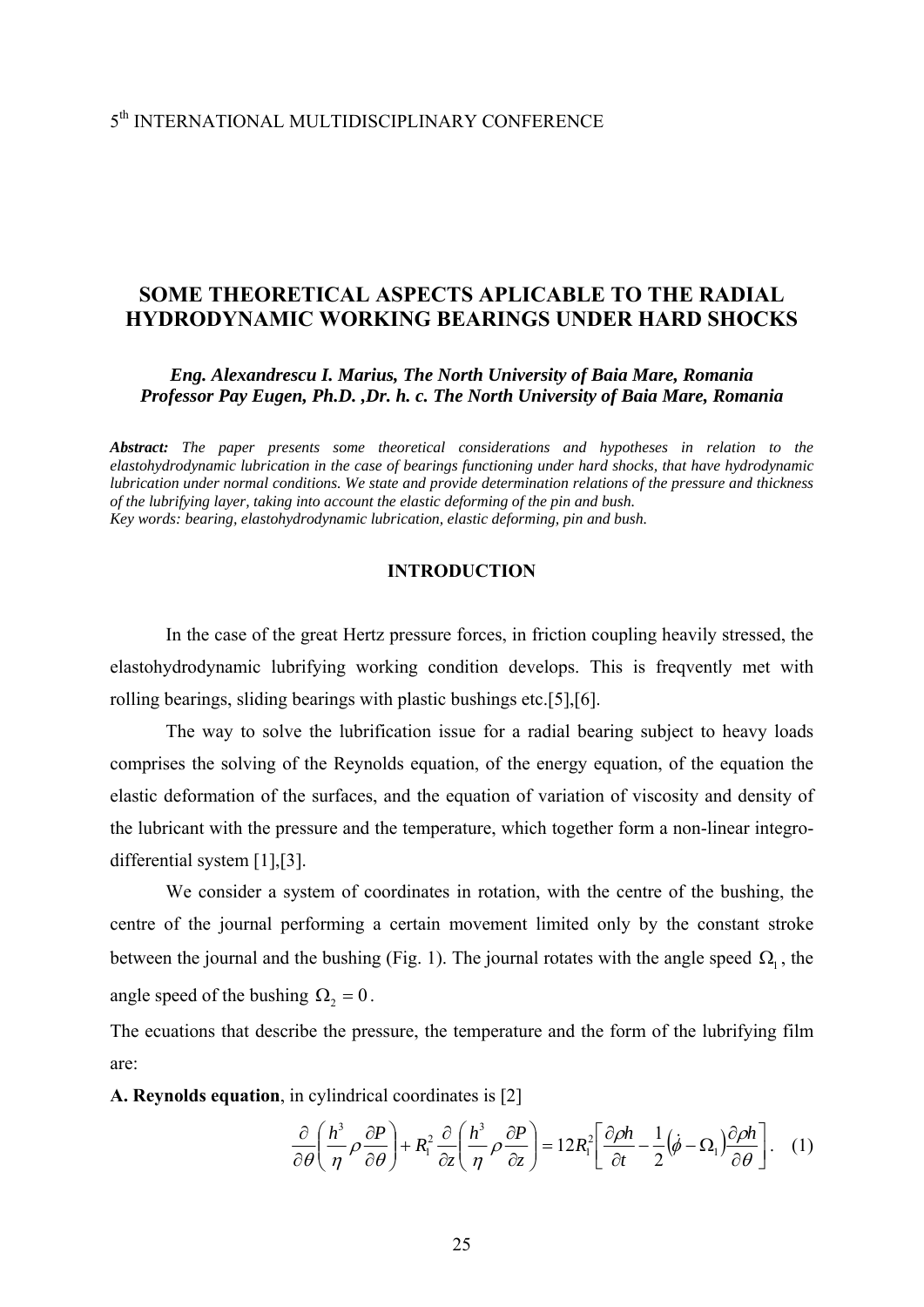

Fig. 1. The system of coordinates for the journal bearing

The limit conditions of the pressure are:

$$
P(R_{\min}, \theta) = P(R_{\max}, \theta) = P(R, \theta_{\min}) = P(R, \theta_{\max}),
$$
 (2)

and

$$
P = 0 \text{ for } \frac{\partial P}{\partial \theta} = 0. \tag{3}
$$

The expression for the rotating speed of the line of the centre is [2],[9]

$$
\varphi(t) = -\phi(t),\tag{4}
$$

where

$$
\dot{\phi} = \Omega_1 - \frac{\psi^2 (1+\varepsilon)(1-\varepsilon^2)(2+\varepsilon^2) F(t) \cos \phi}{72\eta \lambda R_1 \varepsilon^2}.
$$
\n(5)

**B. The energy equation**, in cylindrical coordinates is [4]

$$
\rho c_F \left( \frac{\partial T}{\partial t} + \frac{u}{R_1} \frac{\partial T}{\partial \theta} + v \frac{\partial T}{\partial y} \right) = k_F \frac{\partial^2 T}{\partial y^2} + \eta \left( \frac{\partial u}{\partial y} \right)^2 \,. \tag{6}
$$

The components of the speed within the film are given by the expressions

$$
u = \frac{1}{R_1} \frac{\partial P}{\partial \theta} \left( I - \frac{I_2}{J_2} J \right) + \Omega_1 R_1 \left( I - \frac{I_2}{J_2} J \right), \quad v = -\int_0^h \left( \frac{1}{R_1} \frac{\partial u}{\partial \theta} + \frac{\partial w}{\partial z} \right) dy \,, \tag{7}
$$

where

$$
I = \int_{0}^{y} \frac{\sigma}{\eta} d\sigma, \ J = \int_{0}^{y} \frac{1}{\eta} d\sigma, \ I_{2} = \int_{0}^{h} \frac{y}{\eta} dy, \ J_{2} = \int_{0}^{h} \frac{1}{\eta} dy.
$$
 (8)

The limit conditions for the speeds in a stationary guide mark connected to the bushing are: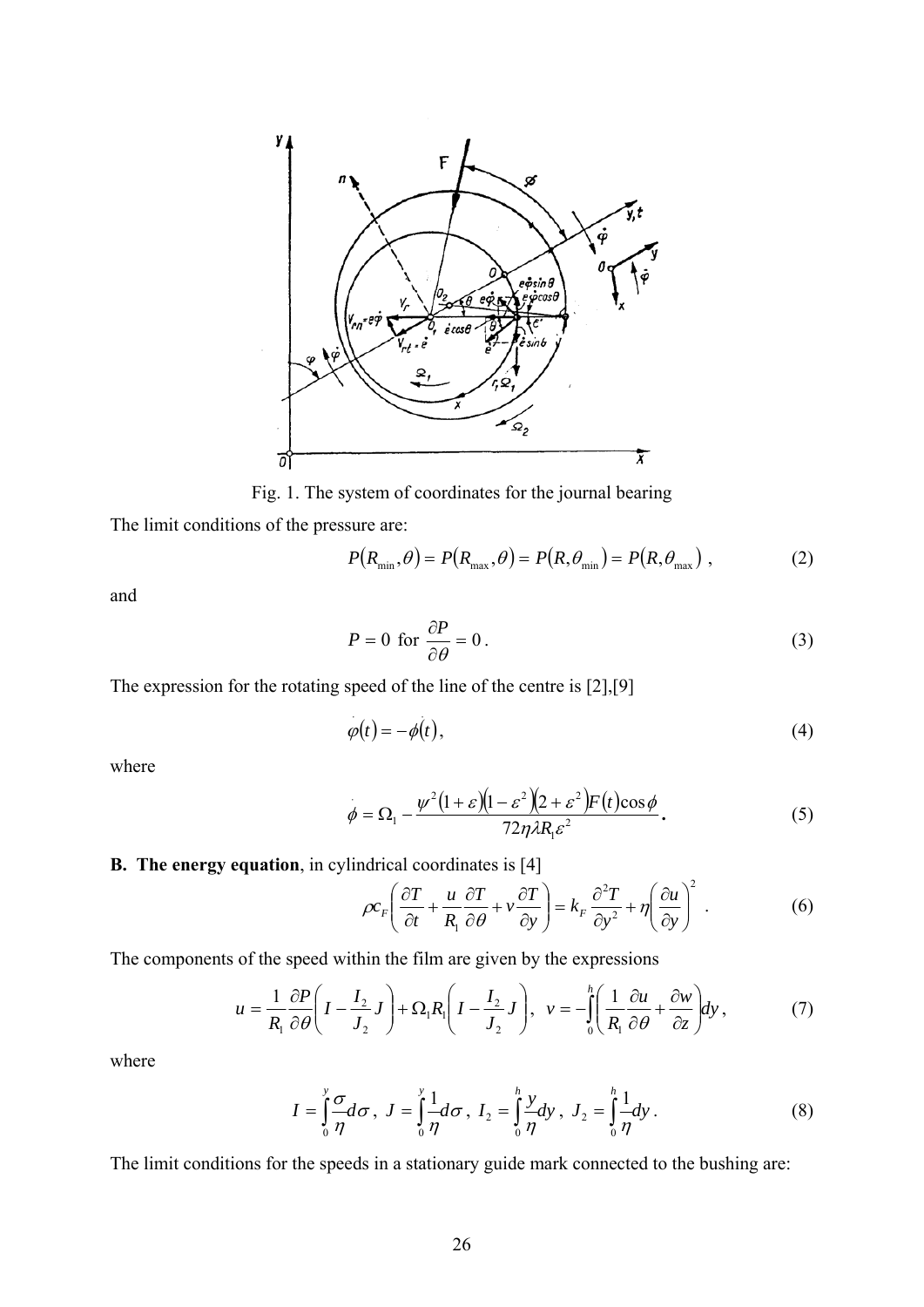- at the surface of the journal:  $u_1 = \Omega_1 R_1$ ,  $v_1 = \frac{\partial h}{\partial t}$ ∂  $w_1 = \frac{\partial h}{\partial y}, \quad w_1 = 0;$  (9)
- at the surface of the bushing:  $u_2 = v_2 = w_2 = 0$ . (10)

### **C. The equation of elasticity**.

The elastic deformation of the contact surfaces, due to the pressure  $P(R,\theta)$ , in cylindrical coordinates, is [3]

$$
v(R,\theta) = \frac{2}{\pi E} \int_{R_1 \xi_1}^{R_n \xi_2} \frac{P(R,\xi)dR d\theta}{\sqrt{(R\cos\xi - r\cos\xi)^2 + (R\sin\xi - r\sin\xi)^2}}.
$$
(11)

The minimum thickness of the lubrifying film is defined by the relation [7]

$$
h(R,\theta) = h_0 + v(R,\theta) + \delta(\theta).
$$
 (12)

The thickness of the lubrifying film also comprises a termoelastic component,  $\delta(\theta)$  [4]

$$
\delta(\theta) = U_c(\theta) - U_A, \qquad (13)
$$

where the dilatation of the journal  $U_A$ , is calculated by using the Timoshenko relation, for a long cylinder without exterior forces [4]

$$
U_A(t) = \frac{2(1 + \nu_A)\alpha_A}{R_1} \int_0^{R_1} [T(r,t) - T_0] r dr.
$$
 (14)

The termic deformations of the bushing,  $U_c(\theta)$  is calculated numerically, with matrix notations, the relations are [4]

$$
\{\sigma\} = [D][\varepsilon] - [D][\varepsilon_0],\tag{15}
$$

where  $\{\sigma\} = [\sigma_x \sigma_y \tau_{xy}]^T$ ,  $\{\varepsilon\} = [\varepsilon_x \varepsilon_y \gamma_{xy}]^T$ ,  $\{\varepsilon_0\} = \alpha_c T |1 \quad 1 \quad 0|^T$ ,  $[D] = \frac{E_C}{(1 + v_C)(1 - 2v_C)}$ ⎥  $\overline{\phantom{a}}$ ⎥ ⎥ ⎥  $\overline{\phantom{a}}$ ⎤  $\mathsf I$  $\lfloor$  $\lfloor$  $\mathsf{I}$  $\lfloor$ ⎣  $\mathsf{L}$ − − −  $=\frac{L_c}{(1 + v_c)(1 -$ 2 0 0  $\frac{1-2}{2}$ 0  $1 - v_c$  0  $1-\nu_c$  0 0  $(1 + v_c)(1 - 2v_c)$  0  $1 - 2v_c$ *C C*  $C \Lambda^{1-\frac{2V}{C}}$  $[E] = \frac{E_c}{(1 - \lambda)^2}$ ν ν ν  $\frac{E_C}{V_C \sqrt{1-2v_C}}$  0  $1-v_C$  0  $\Big|, [D] = (1+v_C)[D]$ 

### **D. The equation of the heat within the radial bearing**.

The bi-dimensional equation of the heat in polar coordinates for the bushing is [4]

$$
\rho_c c_c \frac{\partial T}{\partial t} = k_c \left[ \frac{1}{r} \frac{\partial}{\partial r} \left( r \frac{\partial T}{\partial r} \right) + \frac{1}{r^2} \frac{\partial^2 T}{\partial \theta^2} \right],
$$
(16)

and for the journal, considering the uniform temperature on a circumferencial direction, results the unidimensional equation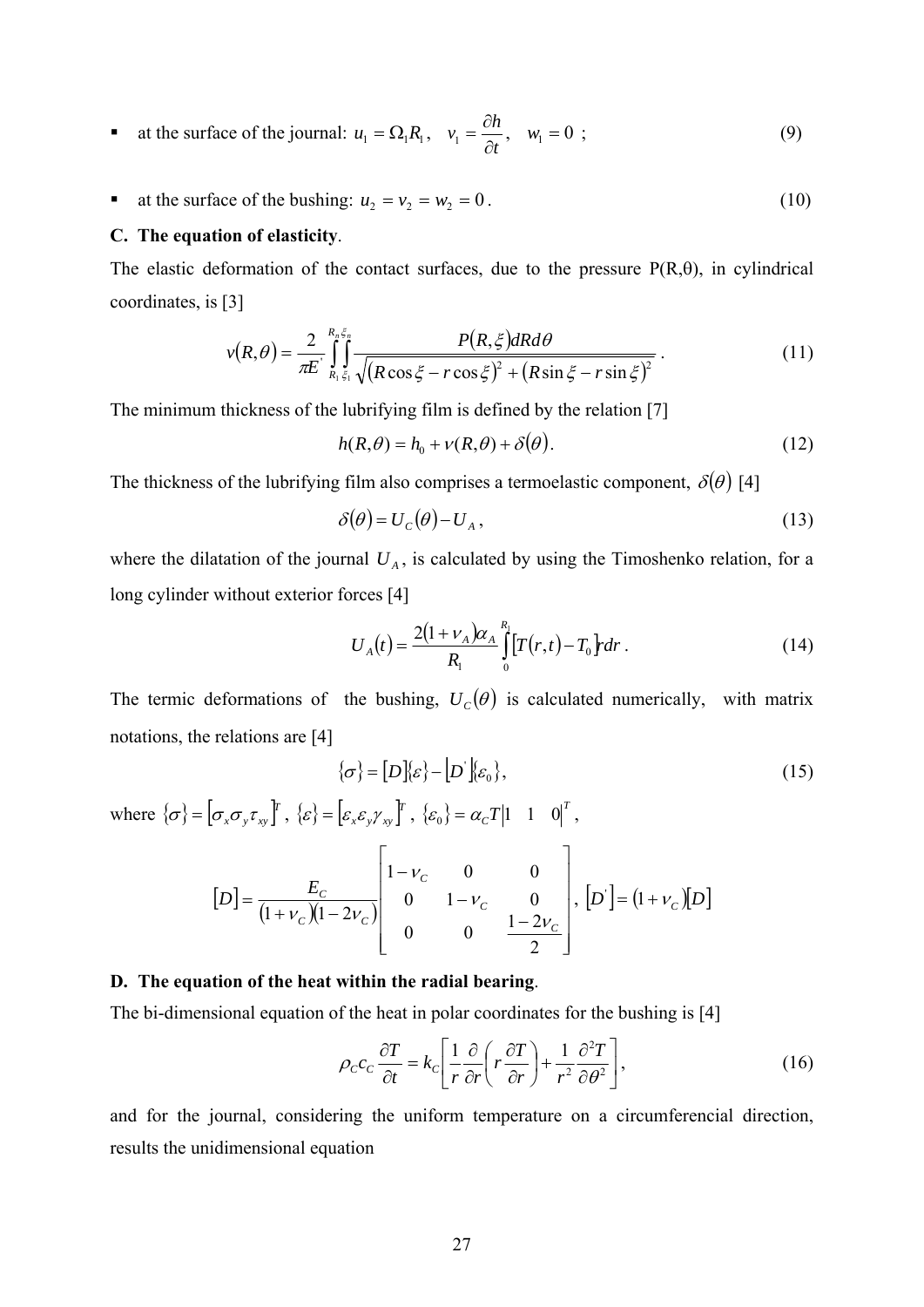$$
\rho_A c_c \frac{\partial T}{\partial t} = k_A \frac{1}{r} \frac{\partial}{\partial r} \left( r \frac{\partial T}{\partial r} \right). \tag{17}
$$

On the exterior surface of the bushing the heat eliminated through convection is considered,

$$
k_c \frac{\partial T}{\partial r}\bigg|_{r=R_2} = h(T - T_0)
$$
\n(18)

# **E. The equations of the density and viscosity of the lubricant with the pressure and the temperature**

The equation of variation of the density of the lubricant with the pressure and temperature, proposed by Dowson and Higginson (1966), is [8]

$$
\rho = \rho_0 \cdot \left( 1 + \frac{0.6 \cdot P \cdot 10^{-9}}{1 + 1.7 \cdot P \cdot 10^{-9}} \right) \left( 1 + \beta \cdot T_0 \left( 1 - \frac{T_{\text{max}}}{T_0} \right) \right),\tag{19}
$$

where  $\rho_0$  represent the density at the reference temperature  $T_0$ .

The variation of the lubricant viscosity with the pressure and the temperature is given by the exponential relation[3]

$$
\eta = \eta_0 \exp[\alpha P - \beta (T - T_0)],\tag{20}
$$

where  $\eta_0$  represent the viscosity at the reference temperature  $T_0$ .

# **The general organization graphic for the numerical solving of the lubrication of the radial bearing**

 We consider that the bearing works in a hydrodynamic working condition with static charge G and the number of rotation n. We consider as known the values for  $R_1$  the journal radius,  $D_1$  the journal diameter, L the bushing width, C the radial stroke in functioning, and  $\rho_0$ ,  $\eta_0$  the density respectively the viscosity of the lubricant at the reference temperature  $T_0$ . We determine the angle speed of the journal  $\Omega_1$ , the attitude angle  $\varphi$  and the excentricity  $\varepsilon$ , obtaining the thickness of the lubrifying film  $h_{\min}$ , in hydrodynamic working conditions.

In these conditions, we consider the elastic deformation  $v_{1,2} = 0$ , P=0,  $T = T_0$ ,  $T_1 = T_{1,initial}$ ,  $T_2 = T_{2, initial}$ ,  $T = T_1 = T_2$ , and we establish the convergency criteria

$$
\frac{\sum_{i} \sum_{j} |P_{i,j_n} - P_{i,j_{n-1}}|}{\sum_{i} \sum_{j} P_{i,j_n}} \le 0,005
$$
\n(21)

$$
\frac{\sum_{i} \sum_{j} \sum_{k} \left| T_{i,j,k_{n}} - T_{i,j,k_{n-1}} \right|}{\sum_{i} \sum_{j} \sum_{k} T_{i,j,k_{n}}} \le 0,005
$$
\n(22)

The simplified scheme of the algorithm of calculation is presented in Fig. 2 [1].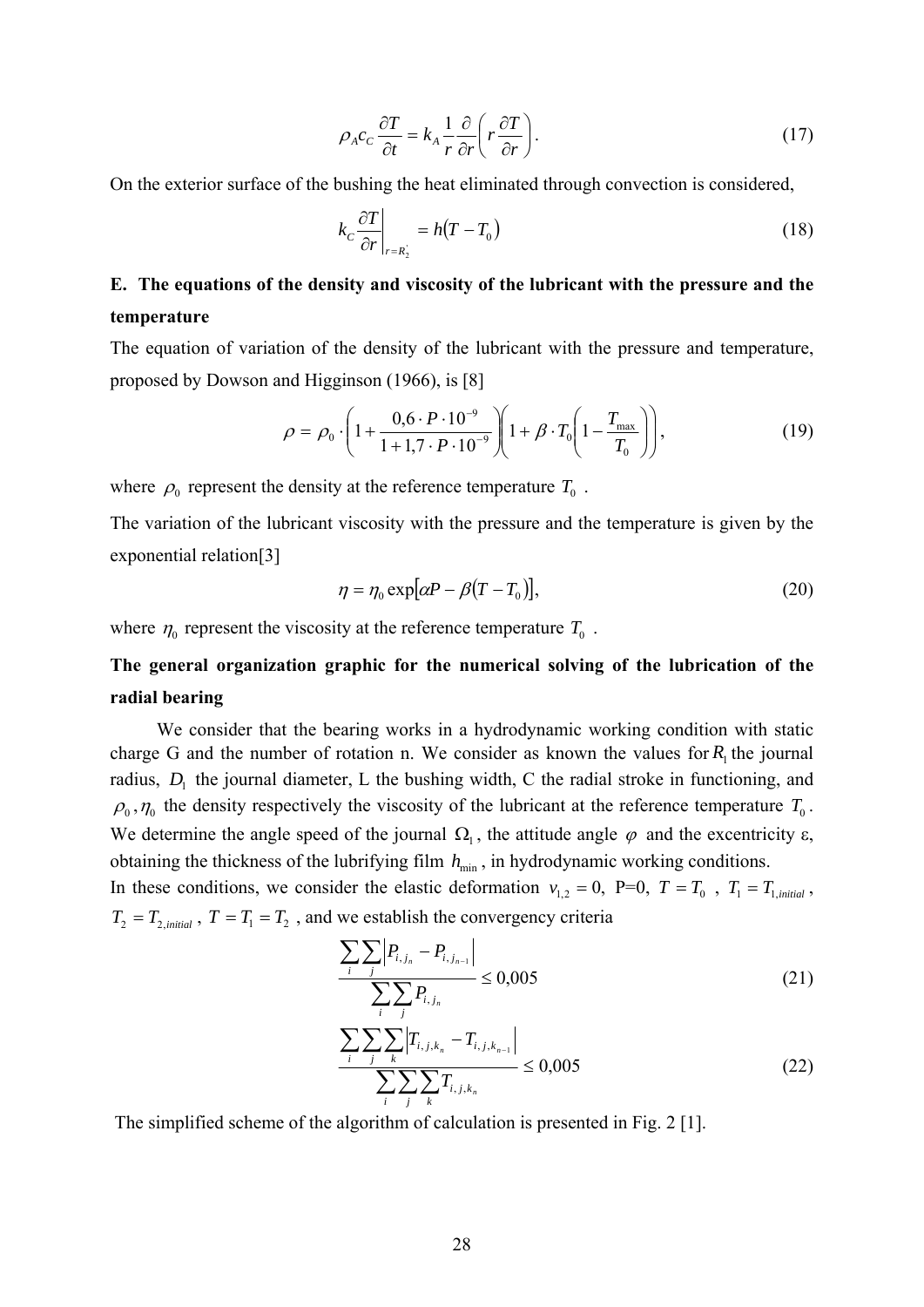

Fig. 2 The general organisation graphic for the numerical solving of the lubrification of the radial bearing [1]